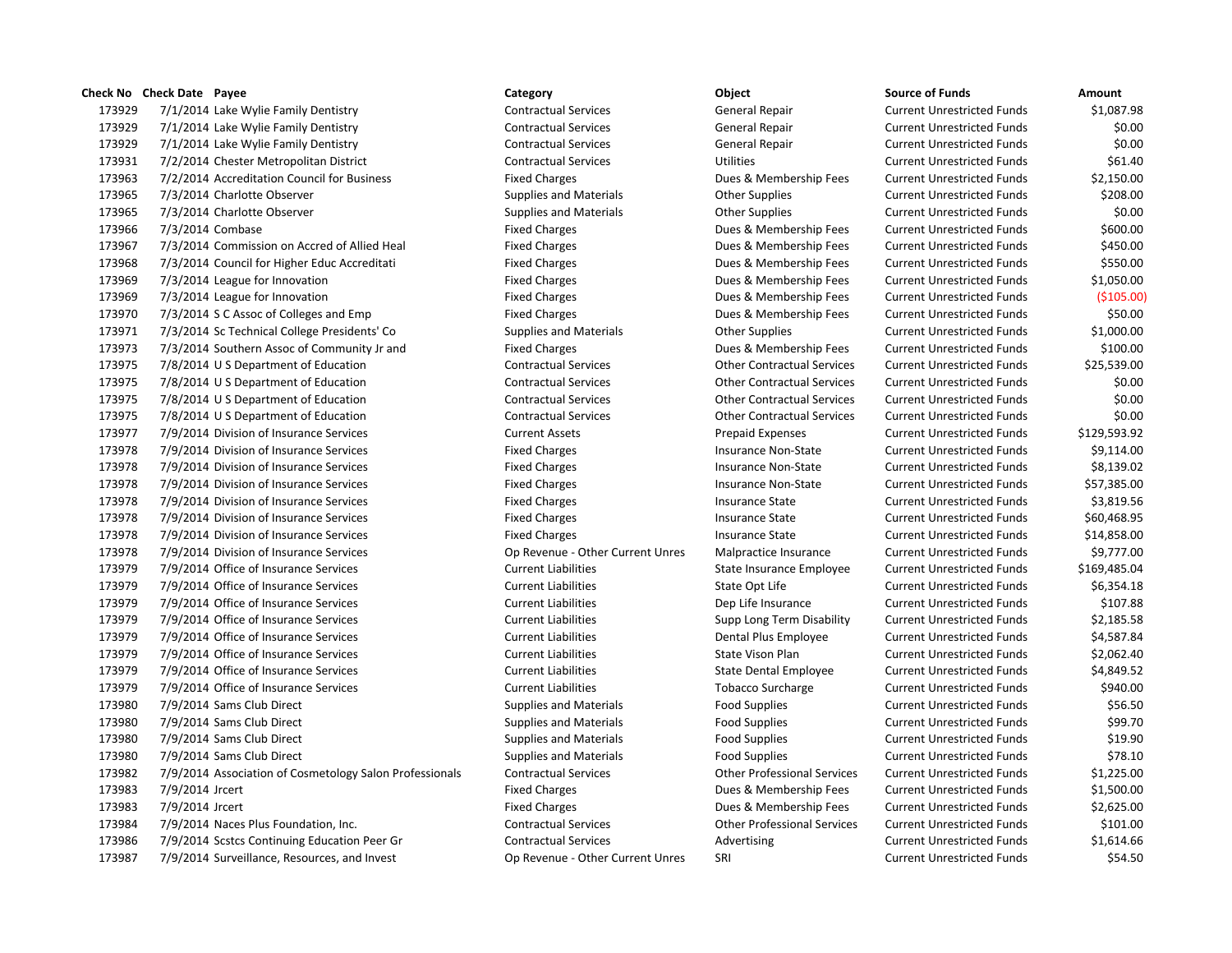173988 7/9/2014 Sysco Food Services of Charlotte Ll Supplies and Materials Food Supplies Current Unrestricted Funds \$1,162.37 173988 7/9/2014 Sysco Food Services of Charlotte Ll Supplies and Materials Food Supplies Current Unrestricted Funds \$1,347.07 173988 7/9/2014 Sysco Food Services of Charlotte Ll Supplies and Materials Food Supplies Current Unrestricted Funds \$1,815.42 173988 7/9/2014 Sysco Food Services of Charlotte Ll Supplies and Materials Food Supplies Current Unrestricted Funds \$948.98 173990 7/10/2014 Natl Center for Competency Testing Supplies and Materials Education Supplies Current Unrestricted Funds \$90.00 173992 7/10/2014 Boykin and Davis Llc Contractual Services Legal Services Current Unrestricted Funds \$729.18 173992 7/10/2014 Boykin and Davis Llc Contractual Services Legal Services Current Unrestricted Funds \$4.76 173993 7/10/2014 Chester News and Reporter Contractual Services Advertising Current Unrestricted Funds \$1,799.52 173994 7/10/2014 Herald Publishing Contractual Services Advertising Current Unrestricted Funds \$5,122.40 173994 7/10/2014 Herald Publishing Contractual Services Advertising Current Unrestricted Funds \$1,300.00 173994 7/10/2014 Herald Publishing Contractual Services Advertising Current Unrestricted Funds \$0.00 173995 7/10/2014 Herald Publishing external contractual Services and Advertising Current Unrestricted Funds \$9.36 173995 7/10/2014 Herald Publishing external contractual Services and Advertising Current Unrestricted Funds \$9.36 173995 7/10/2014 Herald Publishing external contractual Services and Advertising Current Unrestricted Funds \$9.36 173995 7/10/2014 Herald Publishing external contractual Services and Advertising Current Unrestricted Funds \$9.36 173995 7/10/2014 Herald Publishing external contractual Services and Advertising Current Unrestricted Funds \$9.36 173995 7/10/2014 Herald Publishing The Contractual Services Contractual Services Advertising Current Unrestricted Funds \$9.36 173995 7/10/2014 Herald Publishing external contractual Services and Advertising Current Unrestricted Funds \$9.36 173995 7/10/2014 Herald Publishing The Contractual Services Contractual Services Advertising Current Unrestricted Funds \$9.36 173995 7/10/2014 Herald Publishing external contractual Services and Advertising Current Unrestricted Funds \$9.36 173995 7/10/2014 Herald Publishing external contractual Services and Advertising Current Unrestricted Funds \$9.36 173995 7/10/2014 Herald Publishing external contractual Services and Advertising Current Unrestricted Funds \$9.36 173996 7/10/2014 Lancaster News **CONTRACTION CONTRACTION CONTRACTION CONTRACTION** Current Unrestricted Funds \$175.00 173996 7/10/2014 Lancaster News Contractual Services Advertising Current Unrestricted Funds \$1,852.20 173996 7/10/2014 Lancaster News **CONTRACTION CONTRACTION CONTRACTION CONTRACTION** Current Unrestricted Funds \$175.00 173996 7/10/2014 Lancaster News Contractual Services Contractual Services Advertising Current Unrestricted Funds \$0.00 173997 7/10/2014 Towneplace Suites by Marriot Travel Travel Travel Travel Travel Current Unrestricted Funds \$98.79 173997 7/10/2014 Towneplace Suites by Marriot Travel Travel Travel Travel Travel Current Unrestricted Funds \$98.79 173998 7/11/2014 Norsan Broadcasting of Nc Llc Contractual Services Advertising Current Unrestricted Funds \$975.00 173999 7/11/2014 Act Compass/Esl Course Placement Se Contractual Services Other Professional Services Current Unrestricted Funds \$1,080.50 174000 7/11/2014 Airgas Usa, Llc Supplies and Materials Education Supplies Current Unrestricted Funds \$560.65 174000 7/11/2014 Airgas Usa, Llc Supplies and Materials Education Supplies Current Unrestricted Funds \$194.06 174000 7/11/2014 Airgas Usa, Llc Supplies and Materials Education Supplies Current Unrestricted Funds (\$75.81) 174000 7/11/2014 Airgas Usa, Llc Supplies and Materials Education Supplies Current Unrestricted Funds \$282.37 174000 7/11/2014 Airgas Usa, Llc Supplies and Materials Education Supplies Current Unrestricted Funds \$361.21 174001 7/11/2014 Ameripride Services Inc Supplies and Materials Major Supplies Magnet Current Unrestricted Funds \$47.08 174002 7/11/2014 Anderson Stamp and Engraving Supplies and Materials Other Supplies Current Unrestricted Funds \$38.72 174003 7/11/2014 Arcpoint Labs Supplies and Materials Education Supplies Current Unrestricted Funds \$80.00 174005 7/11/2014 Bi Lo Supplies and Materials Food Supplies Current Unrestricted Funds \$62.20 174006 7/11/2014 C C Dickson Contractual Services General Repair Current Unrestricted Funds \$2.73 174006 7/11/2014 C C Dickson Contractual Services General Repair Current Unrestricted Funds \$28.77 174007 7/11/2014 Canon Solutions America Inc Supplies and Materials Photocopy Supplies Current Restricted Funds \$9.05 174007 7/11/2014 Canon Solutions America Inc Supplies and Materials Photocopy Supplies Current Restricted Funds \$23.61 174007 7/11/2014 Canon Solutions America Inc Supplies and Materials Photocopy Supplies Current Unrestricted Funds \$18.29 174007 7/11/2014 Canon Solutions America Inc Supplies and Materials Photocopy Supplies Current Unrestricted Funds \$117.66

174007 7/11/2014 Canon Solutions America Inc Supplies and Materials Photocopy Supplies Current Unrestricted Funds \$181.51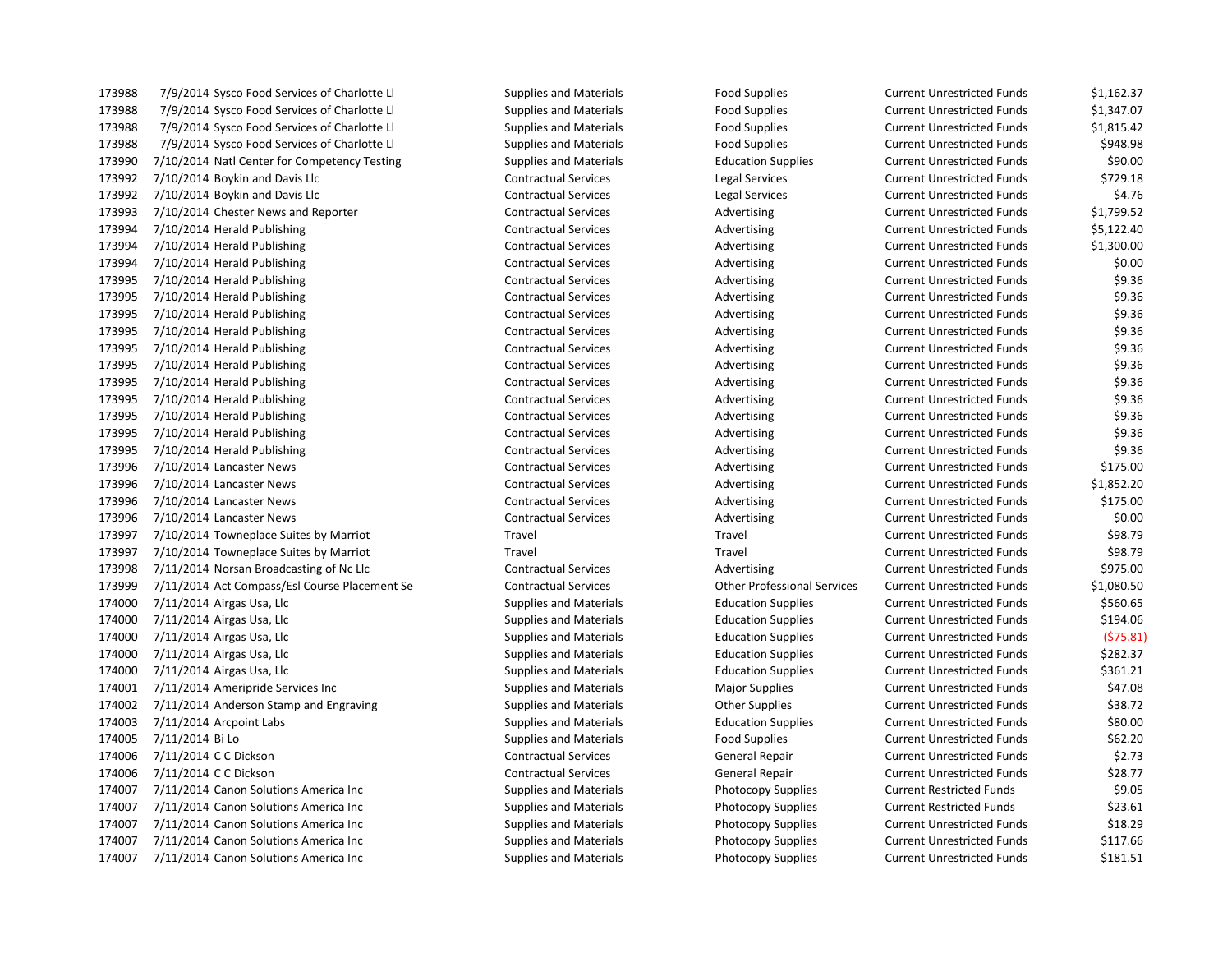174007 7/11/2014 Canon Solutions America Inc Supplies and Materials Photocopy Supplies Current Unrestricted Funds \$309.75 174007 7/11/2014 Canon Solutions America Inc **Fixed Charges** Fixed Charges Rental Other Current Unrestricted Funds \$17.46 7/11/2014 Canon Solutions America Inc Fixed Charges Leased To Own Equip Current Unrestricted Funds \$1,077.50 174007 7/11/2014 Canon Solutions America Inc **Fixed Charges** Fixed Charges Leased To Own Equip Current Unrestricted Funds \$53.40 174007 7/11/2014 Canon Solutions America Inc Fixed Charges Fixed Charges Leased To Own Equip Current Unrestricted Funds \$53.04 174007 7/11/2014 Canon Solutions America Inc **Fixed Charges** Fixed Charges Leased To Own Equip Current Unrestricted Funds \$1,334.32 174007 7/11/2014 Canon Solutions America Inc Fixed Charges Fixed Charges Leased To Own Equip Current Unrestricted Funds \$59.13 174007 7/11/2014 Canon Solutions America Inc Fixed Charges Fixed Charges Leased To Own Equip Current Unrestricted Funds \$219.76 174008 7/11/2014 Canteen Vending The Supplies and Materials Food Supplies Food Supplies Current Unrestricted Funds \$365.50 7/11/2014 Career Step Llc Contractual Services Other Professional Services Current Unrestricted Funds \$11,487.50 7/11/2014 Career Step Llc Contractual Services Other Professional Services Current Unrestricted Funds (\$58.00) 7/11/2014 Caretaker Management Service Inc Permanent Improvements Landscaping Current Unrestricted Funds \$2,155.00 7/11/2014 City Electric Accounts - Sc Contractual Services General Repair Current Unrestricted Funds \$183.01 7/11/2014 City Electric Accounts - Sc Contractual Services General Repair Current Unrestricted Funds \$271.61 174012 7/11/2014 City of Rock Hill Supplies and Materials Fuel Fuel Current Unrestricted Funds 5300.42 7/11/2014 City of Rock Hill Supplies and Materials Fuel Current Unrestricted Funds \$1,485.18 7/11/2014 Clean Windows Unlimited Contractual Services Other Contractual Services Current Unrestricted Funds \$8,575.00 7/11/2014 Clegg's Termite & Pest Control Contractual Services Other Contractual Services Current Unrestricted Funds \$202.00 7/11/2014 The Compliance Centre Inc Contractual Services Other Contractual Services Current Unrestricted Funds \$2,137.50 7/11/2014 Cox's Rock Hill Inc Contractual Services Other Professional Services Current Unrestricted Funds \$1,630.00 7/11/2014 Cox's Rock Hill Inc Contractual Services Other Professional Services Current Unrestricted Funds \$2,055.00 7/11/2014 Dolores G Vees Contractual Services Education & Training Serv Current Unrestricted Funds \$720.00 7/11/2014 Dolores G Vees Contractual Services Education & Training Serv Current Unrestricted Funds \$1,980.00 7/11/2014 Dolores G Vees Contractual Services Education & Training Serv Current Unrestricted Funds \$1,800.00 7/11/2014 Education to Go Contractual Services Other Professional Services Current Unrestricted Funds \$260.00 7/11/2014 Fastenal Contractual Services Other Contractual Services Current Unrestricted Funds \$101.45 7/11/2014 Forklifts Unlimited Contractual Services Other Professional Services Current Unrestricted Funds \$1,199.85 7/11/2014 Fortune Academy Inc Contractual Services Other Professional Services Current Unrestricted Funds \$1,549.10 7/11/2014 Fortune Academy Inc Contractual Services Other Professional Services Current Unrestricted Funds \$1,451.10 7/11/2014 Gateway Supply Company Contractual Services General Repair Current Unrestricted Funds \$37.26 7/11/2014 Gateway Supply Company Contractual Services General Repair Current Unrestricted Funds \$482.61 7/11/2014 Graybar Electric Co Contractual Services General Repair Current Unrestricted Funds \$83.33 7/11/2014 Graybar Electric Co Contractual Services General Repair Current Unrestricted Funds \$191.67 7/11/2014 Graybar Electric Co Contractual Services General Repair Current Unrestricted Funds \$114.76 7/11/2014 Graybar Electric Co Contractual Services General Repair Current Unrestricted Funds \$66.02 7/11/2014 Graybar Electric Co Contractual Services General Repair Current Unrestricted Funds \$115.68 7/11/2014 Greens Commercial Cleaning, Inc. Contractual Services Other Contractual Services Current Unrestricted Funds \$110.00 7/11/2014 Jer Group Inc Contractual Services Other Professional Services Current Unrestricted Funds \$2,498.00 7/11/2014 Kone Inc Contractual Services Other Contractual Services Current Unrestricted Funds \$440.00 7/11/2014 Love Security Services Inc Contractual Services Other Contractual Services Current Unrestricted Funds \$550.80 7/11/2014 Love Security Services Inc Contractual Services Other Contractual Services Current Unrestricted Funds \$432.00 7/11/2014 Love Security Services Inc Contractual Services Other Contractual Services Current Unrestricted Funds \$966.60 7/11/2014 Love Security Services Inc Contractual Services Other Contractual Services Current Unrestricted Funds \$982.80 7/11/2014 Love Security Services Inc Contractual Services Other Contractual Services Current Unrestricted Funds \$540.00 7/11/2014 Love Security Services Inc Contractual Services Other Contractual Services Current Unrestricted Funds \$1,414.80 7/11/2014 Larry Lovett Contractual Services Other Professional Services Current Unrestricted Funds \$135.00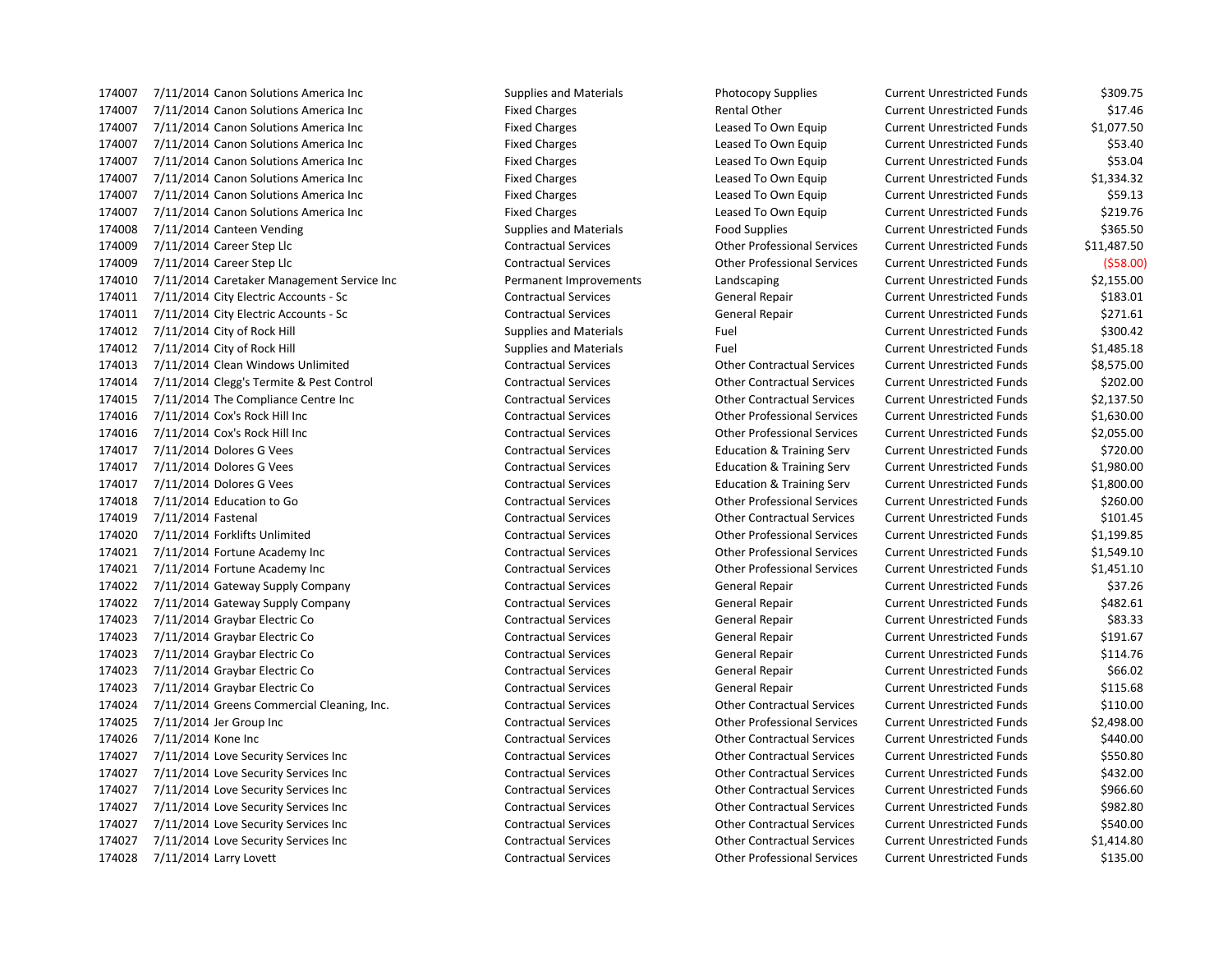7/11/2014 Lowes Home Centers Contractual Services General Repair Current Unrestricted Funds \$58.35 174030 7/11/2014 Albert E. McWatters, JR Contractual Services Contractual Services Advertising Current Unrestricted Funds \$400.00 7/11/2014 Mechanical Systems & Sevices, Inc Contractual Services Other Professional Services Current Unrestricted Funds \$5,036.17 174032 7/11/2014 Melanie Rowe Catering The Supplies and Materials Food Supplies Current Unrestricted Funds \$1,850.00 7/11/2014 Melanie Rowe Catering Contractual Services Other Professional Services Current Unrestricted Funds \$360.00 174032 7/11/2014 Melanie Rowe Catering The Supplies and Materials Food Supplies Current Unrestricted Funds \$55.00 7/11/2014 Merus Refreshment Services Inc Supplies and Materials Food Supplies Current Unrestricted Funds \$37.39 7/11/2014 Mid-Carolina Ahec, Inc. Contractual Services Other Professional Services Current Unrestricted Funds \$351.00 7/11/2014 Mid-Carolina Ahec, Inc. Contractual Services Other Professional Services Current Unrestricted Funds \$220.00 7/11/2014 Palmetto Tire and Service Contractual Services General Repair Current Unrestricted Funds \$894.43 7/11/2014 Quality Cleaning Janitorial Service Contractual Services Other Professional Services Current Unrestricted Funds \$395.00 7/11/2014 Quality First Concrete Finishing & Contractual Services General Repair Current Unrestricted Funds \$75.00 7/11/2014 Quality First Concrete Finishing & Contractual Services General Repair Current Unrestricted Funds \$500.00 7/11/2014 Quality First Concrete Finishing & Contractual Services General Repair Current Unrestricted Funds \$1,022.94 7/11/2014 Queen City Catering Company Supplies and Materials Food Supplies Current Unrestricted Funds (\$0.88) 174038 7/11/2014 Queen City Catering Company Supplies and Materials Food Supplies Current Unrestricted Funds \$29.37 7/11/2014 Queen City Catering Company Supplies and Materials Food Supplies Current Unrestricted Funds \$19.58 174038 7/11/2014 Queen City Catering Company Supplies and Materials Food Supplies Current Unrestricted Funds \$29.37 7/11/2014 Queen City Catering Company Supplies and Materials Food Supplies Current Unrestricted Funds \$28.47 7/11/2014 Queen City Catering Company Supplies and Materials Food Supplies Current Unrestricted Funds \$15.98 7/11/2014 Queen City Catering Company Supplies and Materials Food Supplies Current Unrestricted Funds \$20.00 7/11/2014 Queen City Catering Company Supplies and Materials Food Supplies Current Unrestricted Funds (\$12.28) 7/11/2014 Quick Fuel Supplies and Materials Fuel Current Unrestricted Funds \$1,483.61 7/11/2014 Record Storage Systems Contractual Services Data Processing Serv Current Unrestricted Funds \$133.90 7/11/2014 Saf Technologies Inc Contractual Services Other Professional Services Current Unrestricted Funds \$1,225.99 7/11/2014 The Sherwin-Williams Co. Contractual Services General Repair Current Unrestricted Funds \$99.72 7/11/2014 Sign Techniques Contractual Services Other Professional Services Current Unrestricted Funds \$629.16 7/11/2014 Snipes Supplies and Materials Janitorial Supplies Current Unrestricted Funds \$329.92 7/11/2014 Softdocs Inc Contractual Services Other Professional Services Current Unrestricted Funds \$510.00 7/11/2014 Softdocs Inc Contractual Services Other Professional Services Current Unrestricted Funds \$1,200.00 174047 7/11/2014 Specialty Risk Inc **Fixed Charges** Fixed Charges **Insurance Non-State** Current Unrestricted Funds \$1,259.96 7/11/2014 Staffmark Contractual Services Other Professional Services Current Unrestricted Funds \$509.16 7/11/2014 Staffmark Contractual Services Other Contractual Services Current Unrestricted Funds \$1,218.60 7/11/2014 Staffmark Contractual Services Other Contractual Services Current Unrestricted Funds \$1,192.84 7/11/2014 Staffmark Contractual Services Other Contractual Services Current Unrestricted Funds \$1,361.52 7/11/2014 Staffmark Contractual Services Other Contractual Services Current Unrestricted Funds \$1,103.72 7/11/2014 Staffmark Contractual Services Other Contractual Services Current Unrestricted Funds \$1,218.60 7/11/2014 Staffmark Contractual Services Other Professional Services Current Unrestricted Funds \$502.71 7/11/2014 Staffmark Contractual Services Other Professional Services Current Unrestricted Funds \$502.71 7/11/2014 Staffmark Contractual Services Other Professional Services Current Unrestricted Funds \$509.16 7/11/2014 Staffmark Contractual Services Other Professional Services Current Unrestricted Funds \$509.16 7/11/2014 Staffmark Contractual Services Other Professional Services Current Unrestricted Funds \$257.80 7/11/2014 Staffmark Contractual Services Other Professional Services Current Unrestricted Funds \$257.80 7/11/2014 Staffmark Contractual Services Other Professional Services Current Unrestricted Funds \$97.51 7/11/2014 Staffmark Contractual Services Other Professional Services Current Unrestricted Funds \$515.60 7/11/2014 Stericycle Inc Contractual Services Other Professional Services Current Unrestricted Funds \$274.96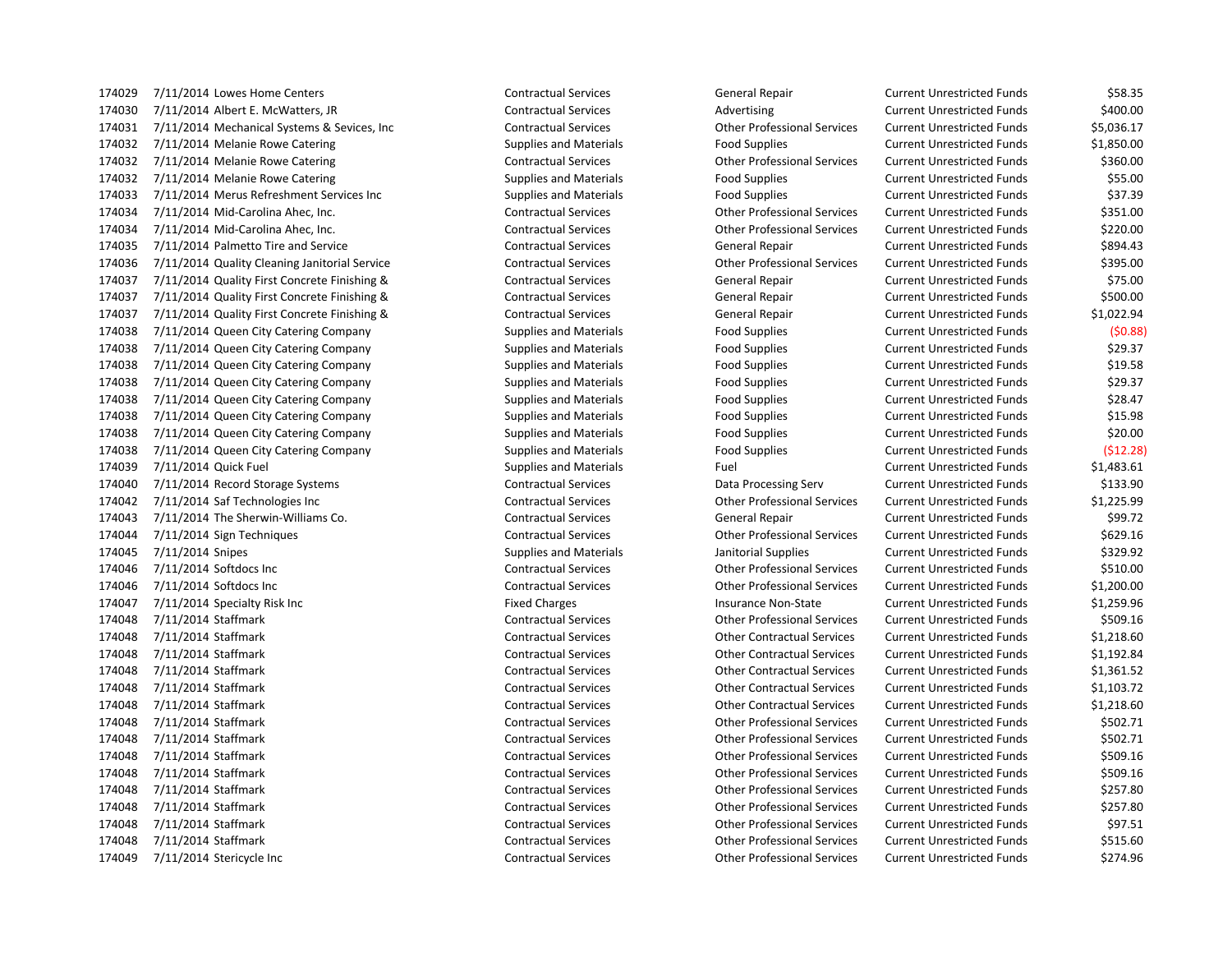7/11/2014 Stericycle Inc Contractual Services Other Professional Services Current Unrestricted Funds \$160.40 7/11/2014 Stericycle Inc Contractual Services Other Professional Services Current Unrestricted Funds \$22.92 7/11/2014 U Save Auto Rental Travel Travel Current Unrestricted Funds \$191.58 7/11/2014 U Save Auto Rental Travel Travel Current Unrestricted Funds \$88.80 7/11/2014 U Save Auto Rental Travel Travel Current Unrestricted Funds \$202.41 7/11/2014 U Save Auto Rental Travel Travel Current Unrestricted Funds \$59.65 7/11/2014 Unifirst Corporation Contractual Services Other Professional Services Current Unrestricted Funds \$66.56 7/11/2014 United Air Filter Company Supplies and Materials Maintenance Supplies Current Unrestricted Funds \$603.73 7/11/2014 USCIS SAVE PROGRAM Supplies and Materials Education Supplies Current Unrestricted Funds \$25.00 7/11/2014 Valley Proteins, Inc Contractual Services Other Contractual Services Current Unrestricted Funds \$275.00 7/11/2014 Waste Management of the Carolinas Contractual Services Utilities Current Unrestricted Funds \$213.20 7/11/2014 West Group Equipment Library Books, Maps & Film Current Unrestricted Funds \$1,177.05 7/11/2014 Wilson Nursery Supplies and Materials Maintenance Supplies Current Unrestricted Funds \$1,290.75 7/11/2014 Xerox Corporation Fixed Charges Leased To Own Equip Current Unrestricted Funds \$690.76 7/11/2014 Xerox Corporation Fixed Charges Leased To Own Equip Current Unrestricted Funds \$1,520.79 7/11/2014 York County Contractual Services Other Professional Services Current Unrestricted Funds \$31.75 7/11/2014 Davis & Floyd, Inc. Permanent Improvements Fees, Arch, Eng & Other Unexpended Plant \$8,364.00 174060 7/11/2014 Davis & Floyd, Inc. The Community Permanent Improvements Reimbursables Master Plan \$129.56 7/11/2014 Keck and Wood, Inc Permanent Improvements Fees, Arch, Eng & Other County Projects \$1,125.00 7/11/2014 LCI-LINEBURGER CONSTRUCTION INC Permanent Improvements Other Permanent Imp Master Plan \$23,703.37 7/11/2014 Rci of Sc Inc Permanent Improvements Fees, Arch, Eng & Other Master Plan \$480.00 7/11/2014 Rci of Sc Inc Permanent Improvements Reimbursables County Projects \$96.96 174063 7/11/2014 Rci of Sc Inc Case Contract Communication Permanent Improvements Reimbursables Master Plan \$105.60 7/11/2014 Rci of Sc Inc Permanent Improvements Fees, Arch, Eng & Other County Projects \$540.00 174064 7/11/2014 S&ME, INC **Samuel Server Accord Permanent Improvements** Reimbursables Master Plan \$150.00 7/11/2014 S&ME, INC Permanent Improvements Fees, Arch, Eng & Other Master Plan \$1,721.25 7/11/2014 State Line Lighting Permanent Improvements Other Permanent Imp State Def Maintenance \$1,018.64 174066 7/11/2014 White Office Furniture Supplies and Materials Current Unrestricted Funds \$205.00 7/11/2014 Woolpert Inc. Permanent Improvements Reimbursables Unexpended Plant \$34.70 7/11/2014 Woolpert Inc. Permanent Improvements Fees, Arch, Eng & Other Unexpended Plant \$3,295.00 174078 7/11/2014 York Technical College Foundation Fixed Charges Fixed Charges Rent Non State Current Unrestricted Funds \$1,666.66 174078 7/11/2014 York Technical College Foundation Fixed Charges Rent Non State Current Unrestricted Funds \$3,082.37 7/11/2014 York Technical College Foundation Fixed Charges Rent Non State Current Unrestricted Funds \$1,607.53 174078 7/11/2014 York Technical College Foundation Fixed Charges Foundation Fixed Charges Rent Non State Current Unrestricted Funds \$1,666.66 7/16/2014 Chester Metropolitan District Contractual Services Utilities Current Unrestricted Funds \$371.63 7/16/2014 Chester Metropolitan District Contractual Services Utilities Current Unrestricted Funds \$83.78 7/16/2014 Chester Rental Uniform Supplies and Materials Clothing Supplies Current Unrestricted Funds \$27.84 7/16/2014 Chester Rental Uniform Supplies and Materials Clothing Supplies Current Unrestricted Funds \$27.84 7/16/2014 Chester Rental Uniform Supplies and Materials Clothing Supplies Current Unrestricted Funds \$27.84 7/16/2014 Chester Rental Uniform Supplies and Materials Clothing Supplies Current Unrestricted Funds \$27.84 7/16/2014 Chester Rental Uniform Current Liabilities Uniform Current Unrestricted Funds \$27.84 7/16/2014 Chester Rental Uniform Current Liabilities Uniform Current Unrestricted Funds \$27.84 7/16/2014 Chester Rental Uniform Current Liabilities Uniform Current Unrestricted Funds \$27.84 7/16/2014 Chester Rental Uniform Current Liabilities Uniform Current Unrestricted Funds \$27.84 7/16/2014 S C Assoc of Technical Coll Comm Fixed Charges Dues & Membership Fees Current Unrestricted Funds \$9,154.55 7/16/2014 Hamilton Martens Ballou and Carroll Contractual Services Other Professional Services Current Unrestricted Funds \$4,035.00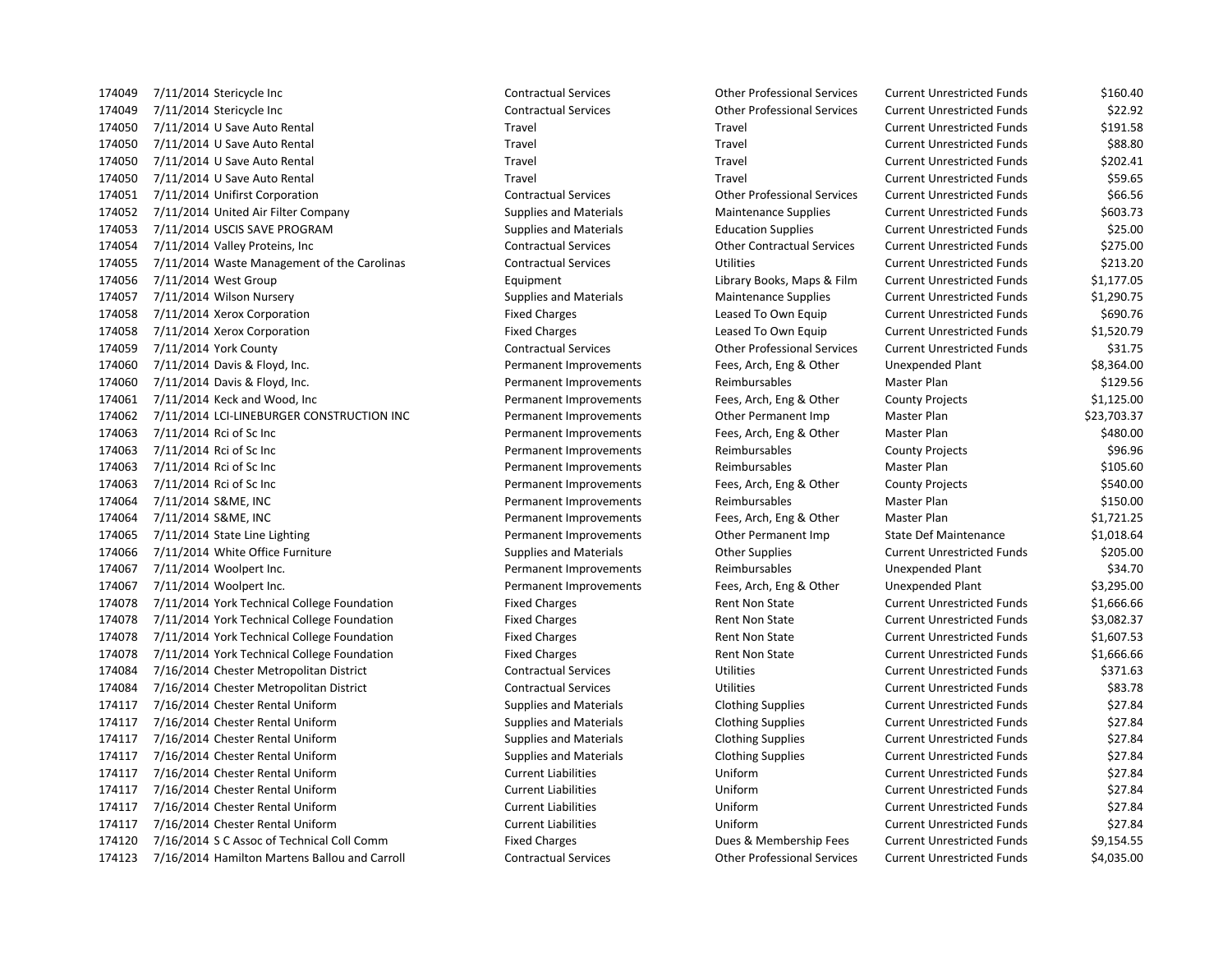7/16/2014 Rotary Club of Rock Hill Fixed Charges Dues & Membership Fees Current Unrestricted Funds \$150.00 7/16/2014 S C Police Chiefs Assoc Contractual Services Registration Fee Current Unrestricted Funds \$90.00 7/16/2014 Southern Assoc of Colleges and Scho Fixed Charges Dues & Membership Fees Current Unrestricted Funds \$6,954.00 7/17/2014 Southern Assoc of Colleges and Scho Contractual Services Other Professional Services Current Unrestricted Funds \$300.00 7/17/2014 Business Officers Peer Group Fixed Charges Dues & Membership Fees Current Unrestricted Funds \$400.00 7/17/2014 Business Officers Peer Group Fixed Charges Dues & Membership Fees Current Unrestricted Funds \$0.00 7/17/2014 City Club of Rock Hill Fixed Charges Dues & Membership Fees Current Unrestricted Funds \$33.37 174131 7/17/2014 City Club of Rock Hill **Fixed Charges** Fixed Charges **Dues & Membership Fees** Current Unrestricted Funds \$58.37 7/18/2014 Academic Marketing Services, LLC Supplies and Materials Postage Current Unrestricted Funds \$25.06 174133 7/18/2014 Academic Marketing Services, LLC Contractual Services Advertising Current Unrestricted Funds \$32,502.33 174133 7/18/2014 Academic Marketing Services, LLC Contractual Services Advertising Current Unrestricted Funds \$3,500.00 7/18/2014 Act Compass/Esl Course Placement Se Contractual Services Other Professional Services Current Unrestricted Funds \$396.00 174135 7/18/2014 Airgas Usa, Llc Supplies and Materials Education Supplies Current Unrestricted Funds \$16.85 174135 7/18/2014 Airgas Usa, Llc Supplies and Materials Education Supplies Current Unrestricted Funds \$3.37 7/18/2014 Airgas Usa, Llc Contractual Services Other Professional Services Current Unrestricted Funds \$10.11 7/18/2014 Airgas Usa, Llc Supplies and Materials Education Supplies Current Unrestricted Funds \$84.26 7/18/2014 Joyce S. Baker Contractual Services Other Professional Services Current Unrestricted Funds \$150.00 7/18/2014 Canon Solutions America Inc Fixed Charges Leased To Own Equip Current Unrestricted Funds \$39.83 174137 7/18/2014 Canon Solutions America Inc **Fixed Charges** Fixed Charges Leased To Own Equip Current Unrestricted Funds \$50.95 7/18/2014 Canon Solutions America Inc Fixed Charges Leased To Own Equip Current Unrestricted Funds \$1,204.43 174137 7/18/2014 Canon Solutions America Inc **Fixed Charges** Fixed Charges Leased To Own Equip Current Unrestricted Funds \$1,255.87 174137 7/18/2014 Canon Solutions America Inc **Fixed Charges** Fixed Charges Leased To Own Equip Current Unrestricted Funds \$249.20 7/18/2014 Career Step Llc Contractual Services Other Professional Services Current Unrestricted Funds \$23,510.15 174139 7/18/2014 City of Rock Hill Supplies and Materials Fuel Fuel Current Unrestricted Funds \$1,233.27 174139 7/18/2014 City of Rock Hill Supplies and Materials Fuel Fuel Current Unrestricted Funds \$968.78 7/18/2014 Education to Go Contractual Services Other Professional Services Current Unrestricted Funds \$2.25 7/18/2014 Education to Go Contractual Services Other Professional Services Current Unrestricted Funds \$69.75 7/18/2014 Education to Go Contractual Services Other Professional Services Current Unrestricted Funds \$2,080.00 7/18/2014 Education to Go Contractual Services Other Professional Services Current Unrestricted Funds \$65.00 7/18/2014 Ellucian Inc Contractual Services Other Professional Services Current Unrestricted Funds \$210.00 7/18/2014 Kone Inc Contractual Services Other Contractual Services Current Unrestricted Funds \$440.00 7/18/2014 USCIS SAVE PROGRAM Supplies and Materials Education Supplies Current Unrestricted Funds \$25.00 7/18/2014 Veristor Systems Inc Contractual Services Data Processing Serv Current Unrestricted Funds \$6,365.15 7/18/2014 West Group Equipment Library Books, Maps & Film Current Unrestricted Funds \$496.44 174149 7/21/2014 Bank of America **Current Liabilities** Current Liabilities A/P Bank of America Current Unrestricted Funds \$229,039.80 7/22/2014 Reserve Account Supplies and Materials Postage Current Unrestricted Funds \$6,000.00 7/22/2014 Petty Cash Supplies and Materials Food Supplies Current Unrestricted Funds \$15.63 7/22/2014 Petty Cash Supplies and Materials Office Supplies Current Unrestricted Funds \$8.06 7/22/2014 Petty Cash Supplies and Materials Postage Current Unrestricted Funds \$19.99 7/22/2014 Petty Cash Supplies and Materials Education Supplies Current Unrestricted Funds \$49.86 7/22/2014 Petty Cash Supplies and Materials Education Supplies Current Unrestricted Funds \$24.51 7/22/2014 Petty Cash Supplies and Materials Food Supplies Current Unrestricted Funds \$44.62 7/22/2014 Petty Cash Supplies and Materials Office Supplies Current Unrestricted Funds \$14.66 7/22/2014 Petty Cash Supplies and Materials Education Supplies Current Unrestricted Funds \$5.34 7/22/2014 Petty Cash Supplies and Materials Other Supplies Current Unrestricted Funds \$65.48 7/23/2014 Minuteman Press Supplies and Materials Other Supplies Current Restricted Funds \$147.00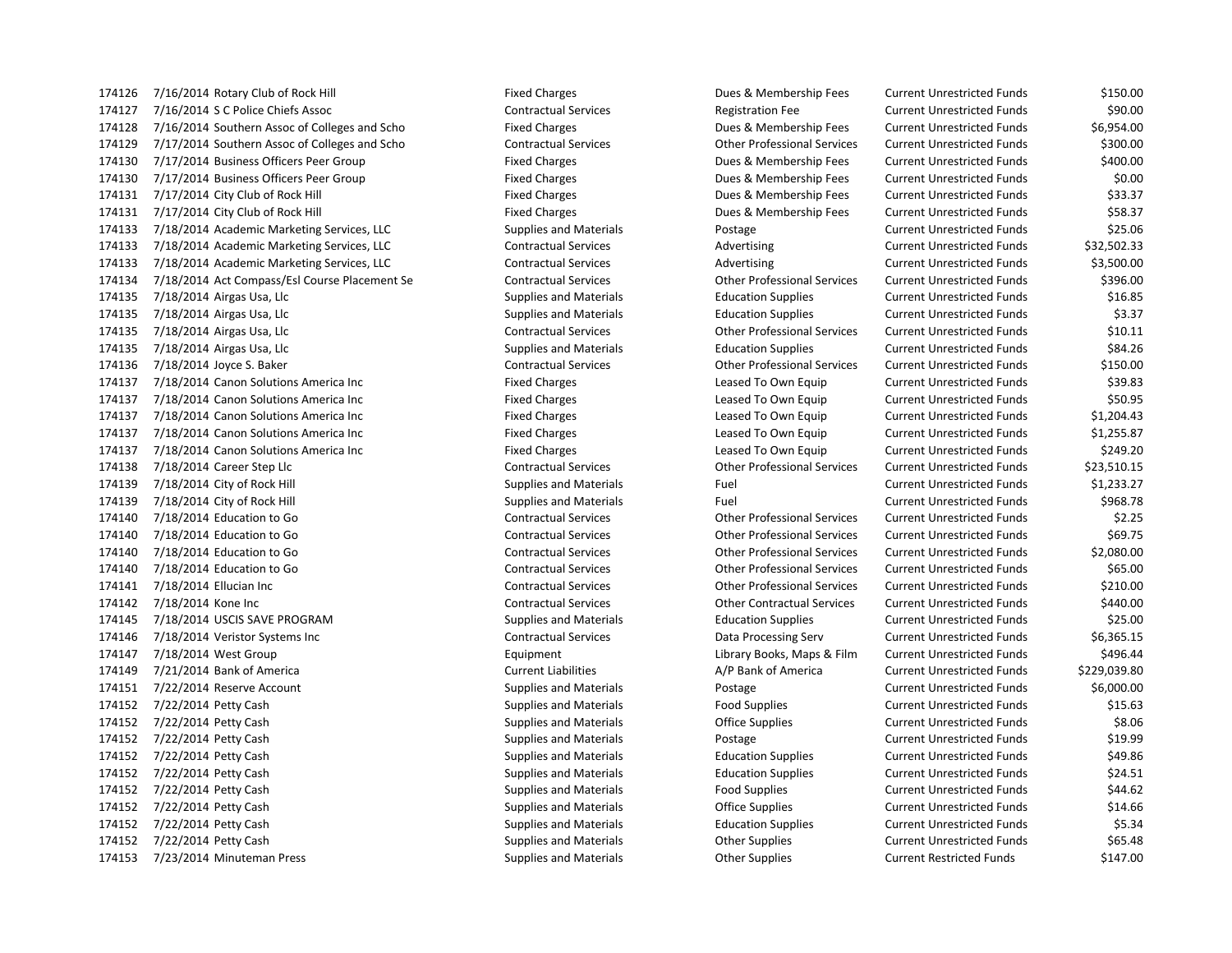7/23/2014 Strata Information Group Contractual Services Other Professional Services Current Unrestricted Funds \$6,517.50 7/23/2014 Strata Information Group Contractual Services Other Professional Services Current Unrestricted Funds \$1,815.00 7/24/2014 Chester County Natural Gas Authorit Supplies and Materials Other Supplies Current Unrestricted Funds \$500.00 7/24/2014 Professional Assoc of Cio Fixed Charges Dues & Membership Fees Current Unrestricted Funds \$250.00 7/24/2014 McAlister's Deli Supplies and Materials Food Supplies Current Unrestricted Funds \$119.92 7/24/2014 Fort Mill Rotary Club Fixed Charges Dues & Membership Fees Current Unrestricted Funds \$210.00 7/24/2014 Nat'l Accred Agency for Clinical La Fixed Charges Dues & Membership Fees Current Unrestricted Funds \$1,822.00 7/24/2014 S C Assoc of Student Fin Aid Admin Fixed Charges Dues & Membership Fees Current Unrestricted Funds \$30.00 174162 7/24/2014 SC Assoc of Student Fin Aid Admin Fixed Charges Fixed Charges Current Unrestricted Funds \$30.00 7/24/2014 S C Assoc of Student Fin Aid Admin Fixed Charges Dues & Membership Fees Current Unrestricted Funds \$30.00 7/24/2014 S C Assoc of Student Fin Aid Admin Fixed Charges Dues & Membership Fees Current Unrestricted Funds \$30.00 7/24/2014 S C Assoc of Student Fin Aid Admin Fixed Charges Dues & Membership Fees Current Unrestricted Funds \$30.00 7/24/2014 S C Assoc of Student Fin Aid Admin Fixed Charges Dues & Membership Fees Current Unrestricted Funds \$30.00 7/24/2014 S C Assoc of Student Fin Aid Admin Fixed Charges Dues & Membership Fees Current Unrestricted Funds \$30.00 7/24/2014 Surveillance, Resources, and Invest Contractual Services Other Professional Services Current Unrestricted Funds \$926.50 174164 7/24/2014 Surveillance, Resources, and Invest Current Cop Revenue - Other Current Unres SRI Current Unrestricted Funds \$381.50 7/24/2014 Asme International Fixed Charges Dues & Membership Fees Current Unrestricted Funds \$75.00 7/25/2014 American Airlines Travel Out of State Air Trans Current Unrestricted Funds \$717.00 7/25/2014 American Airlines Travel Out of State Air Trans Current Unrestricted Funds \$528.50 7/25/2014 American Airlines Travel Out of State Air Trans Current Unrestricted Funds \$717.50 7/25/2014 American Airlines Travel Out of State Air Trans Current Unrestricted Funds \$332.50 7/25/2014 American Airlines Travel Out of State Air Trans Current Unrestricted Funds \$230.50 7/25/2014 American Airlines Travel Out of State Air Trans Current Unrestricted Funds \$332.50 7/25/2014 American Airlines Travel Out of State Air Trans Current Unrestricted Funds \$378.50 7/25/2014 American Airlines Travel Out of State Air Trans Current Unrestricted Funds \$182.00 7/25/2014 American Airlines Travel Out of State Air Trans Current Unrestricted Funds \$230.50 7/25/2014 American Airlines Travel Out of State Air Trans Current Unrestricted Funds \$504.50 7/25/2014 American Airlines Travel Out of State Air Trans Current Unrestricted Funds \$20.00 7/25/2014 American Airlines Travel Out of State Air Trans Current Unrestricted Funds \$496.50 7/30/2014 Simplex Grinnell Lp Contractual Services Other Contractual Services Current Unrestricted Funds \$16,655.00 7/31/2014 Arcpoint Labs Contractual Services Other Professional Services Current Unrestricted Funds \$320.00 7/31/2014 York County Partners in Tourism Fixed Charges Dues & Membership Fees Current Unrestricted Funds \$100.00 E0005879 7/9/2014 YTC Employee STALES CONTENTS Travel Travel Travel In State Priv Auto Current Restricted Funds \$74.73 E0005880 7/9/2014 YTC Employee entitled the Contractual Services of Printing Current Restricted Funds \$43.98 E0005881 7/9/2014 YTC Employee State Meals Current Restricted Funds \$12.00 E0005881 7/9/2014 YTC Employee Subsection of Travel Travel Travel In State Lodging Current Restricted Funds \$91.30 E0005881 7/9/2014 YTC Employee Travel Travel Travel Travel In State Priv Auto Current Restricted Funds \$235.76 E0005882 7/9/2014 YTC Employee Travel Travel Travel Travel In State Priv Auto Current Restricted Funds \$134.40 E0005883 7/10/2014 YTC Employee Sales Travel Travel Travel Travel In State Priv Auto Current Unrestricted Funds \$87.77 E0005884 7/10/2014 YTC Employee S62.38 Travel Travel Travel In State Priv Auto Current Unrestricted Funds \$62.38 E0005885 7/10/2014 YTC Employee Travel Travel Travel Travel In State Priv Auto Current Unrestricted Funds \$133.73 E0005886 7/10/2014 YTC Employee SA3.72 E0005887 7/10/2014 YTC Employee Travel Travel Travel Travel In State Priv Auto Current Unrestricted Funds \$613.28 E0005888 7/10/2014 YTC Employee Saudio Current Unrestricted Funds Saudio Saudio Saudio Current Unrestricted Funds \$84.00 E0005889 7/10/2014 YTC Employee Travel Travel Travel Travel In State Priv Auto Current Unrestricted Funds \$151.20

7/23/2014 Minuteman Press Supplies and Materials Other Supplies Current Restricted Funds \$40.00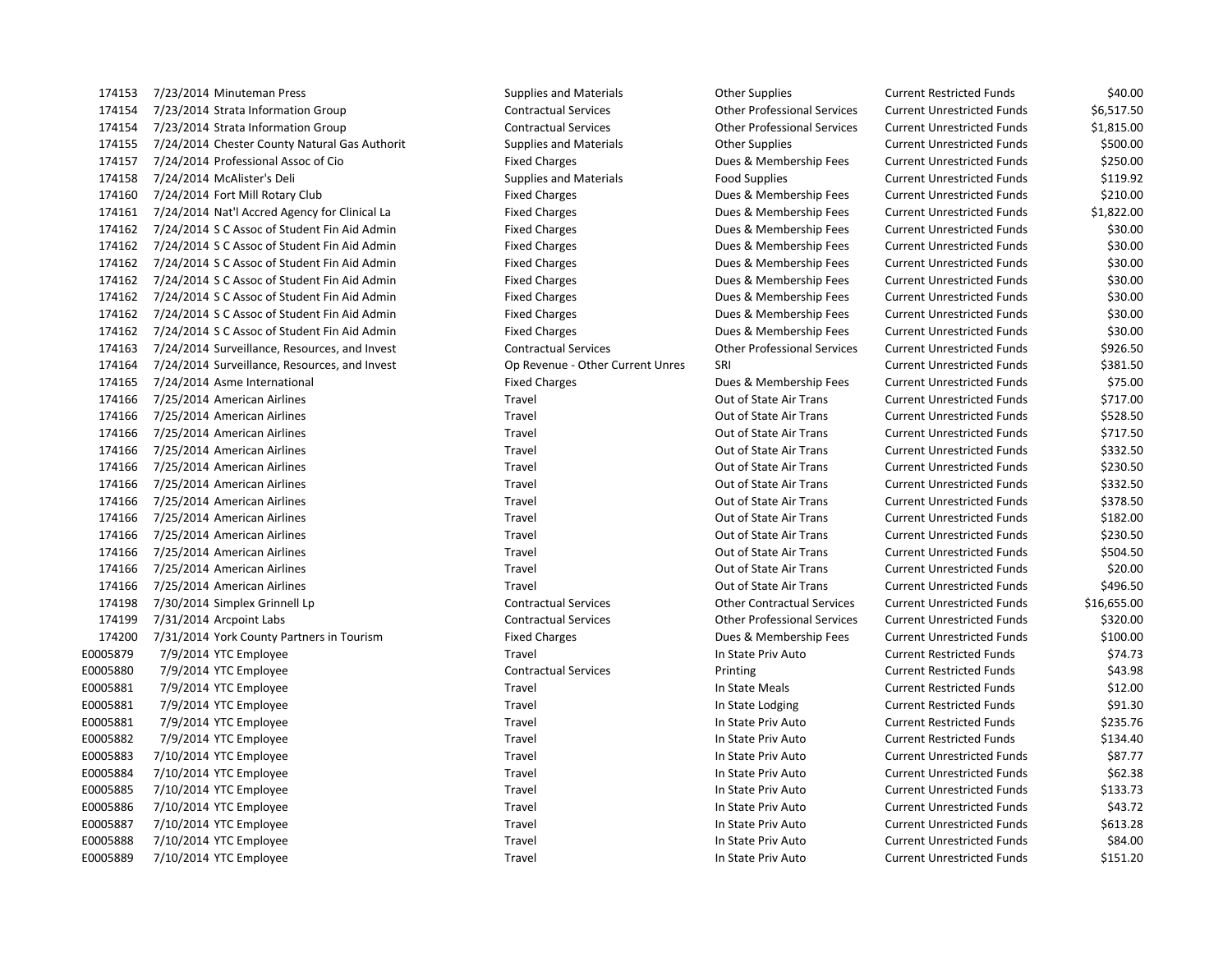E0005890 7/10/2014 YTC Employee ST8.40 Travel Travel Travel In State Priv Auto Current Unrestricted Funds \$78.40

E0005891 7/10/2014 YTC Employee Travel Travel Travel Travel In State Priv Auto Current Unrestricted Funds \$247.54 E0005892 7/10/2014 YTC Employee Same Travel Travel Travel Travel In State Meals Current Unrestricted Funds \$37.00 E0005893 7/10/2014 YTC Employee S54.48 Travel Travel Travel In State Priv Auto Current Unrestricted Funds \$54.48 E0005894 7/10/2014 YTC Employee Travel Travel Travel Travel Out of State Priv Auto Current Unrestricted Funds \$56.90 E0005894 7/10/2014 YTC Employee Travel Travel Travel Travel In State Priv Auto Current Unrestricted Funds \$108.33 E0005895 7/10/2014 YTC Employee Travel Travel Travel Cut of State Lodging Current Unrestricted Funds \$691.38 E0005895 7/10/2014 YTC Employee Travel Travel Travel Cut of State Other Trans Current Unrestricted Funds \$29.30 E0005895 7/10/2014 YTC Employee S66.00 Travel Travel Travel Current Dut of State Meals Current Unrestricted Funds \$66.00 E0005895 7/10/2014 YTC Employee Travel Travel Travel Cut of State Air Trans Current Unrestricted Funds \$50.00 E0005896 7/10/2014 YTC Employee Samployee Travel Travel Travel In State Priv Auto Current Unrestricted Funds \$33.93 E0005897 7/11/2014 YTC Employee Samployee Travel Travel Travel Cut of State Priv Auto Current Unrestricted Funds \$22.40 E0005898 7/11/2014 YTC Employee Travel Travel Travel Cut of State Priv Auto Current Unrestricted Funds \$20.68 E0005898 7/11/2014 YTC Employee Second Market Travel Travel Travel In State Priv Auto Current Unrestricted Funds \$66.51 E0005899 7/11/2014 YTC Employee Travel Travel Travel Cut of State Priv Auto Current Unrestricted Funds \$46.14 E0005899 7/11/2014 YTC Employee Travel Travel Travel Cut of State Meals Current Unrestricted Funds \$101.45 E0005900 7/15/2014 YTC Employee Travel Travel Travel Travel In State Priv Auto Current Unrestricted Funds \$20.82 E0005901 7/15/2014 YTC Employee SAS.02 Travel Travel Travel In State Priv Auto Current Unrestricted Funds \$45.02 E0005901 7/15/2014 YTC Employee **Travel Travel Travel Current Unrestricted Funds** \$27.17 E0005902 7/15/2014 YTC Employee Travel Travel Travel Travel Out of State Meals Current Unrestricted Funds \$57.00 E0005903 7/15/2014 YTC Employee Travel Travel Travel Cut of State Meals Current Unrestricted Funds \$9.00 E0005904 7/15/2014 YTC Employee Travel Travel Travel Travel In State Priv Auto Current Unrestricted Funds \$135.02 E0005904 7/15/2014 YTC Employee Travel Travel Travel Cut of State Priv Auto Current Unrestricted Funds \$77.68 E0005905 7/15/2014 YTC Employee Travel Travel Travel Cut of State Meals Current Unrestricted Funds \$41.00 E0005905 7/15/2014 YTC Employee Travel Travel Travel Cut of State Priv Auto Current Unrestricted Funds \$350.00 E0005906 7/15/2014 YTC Employee Same Travel Travel Travel Travel In State Priv Auto Current Unrestricted Funds \$46.84 E0005907 7/15/2014 YTC Employee Travel Travel Travel Travel In State Priv Auto Current Unrestricted Funds \$394.18 E0005908 7/15/2014 YTC Employee Same Travel Travel Travel Travel In State Priv Auto Current Unrestricted Funds \$24.57 E0005908 7/15/2014 YTC Employee Travel Travel Travel Travel In State Priv Auto Current Unrestricted Funds \$9.27 E0005909 7/15/2014 YTC Employee Travel Travel Travel Travel In State Priv Auto Current Unrestricted Funds \$104.47 E0005910 7/16/2014 YTC Employee Travel Out of State Priv Auto Current Unrestricted Funds \$43.84 E0005910 7/16/2014 YTC Employee Samployee Travel Travel Travel Cut of State Priv Auto Current Unrestricted Funds \$21.92 E0005910 7/16/2014 YTC Employee Samployee Travel Travel Travel Cut of State Priv Auto Current Unrestricted Funds \$27.36 E0005911 7/16/2014 YTC Employee State Travel Travel Travel Travel In State Priv Auto Current Unrestricted Funds \$17.41 E0005911 7/16/2014 YTC Employee **Travel Travel Travel Current Unrestricted Funds** \$54.50 E0005912 7/17/2014 YTC Employee Travel Travel Travel Travel In State Priv Auto Current Unrestricted Funds \$189.28 E0005912 7/17/2014 YTC Employee SA2.00 E0005913 7/17/2014 YTC Employee Travel Travel Travel Cut of State Priv Auto Current Unrestricted Funds \$58.48 E0005913 7/17/2014 YTC Employee Travel Out of State Meals Current Unrestricted Funds \$160.00 E0005914 7/17/2014 YTC Employee SA3.12 Travel Travel Travel In State Priv Auto Current Unrestricted Funds \$43.12 E0005914 7/17/2014 YTC Employee Travel Travel Travel Travel In State Misc Travel Exp Current Unrestricted Funds \$5.00 E0005915 7/17/2014 YTC Employee State Mean Travel Travel Travel Current Unrestricted Funds \$96.00 E0005916 7/17/2014 YTC Employee Saudio Current Unrestricted Funds Saudio Saudio Saudio Saudio Saudio Saudio Sau E0005917 7/17/2014 YTC Employee Travel Travel Travel Cut of State Priv Auto Current Unrestricted Funds \$39.67 E0005918 7/17/2014 YTC Employee S32.93 Travel Travel Travel In State Priv Auto Current Unrestricted Funds \$32.93 E0005919 7/17/2014 YTC Employee S37.60